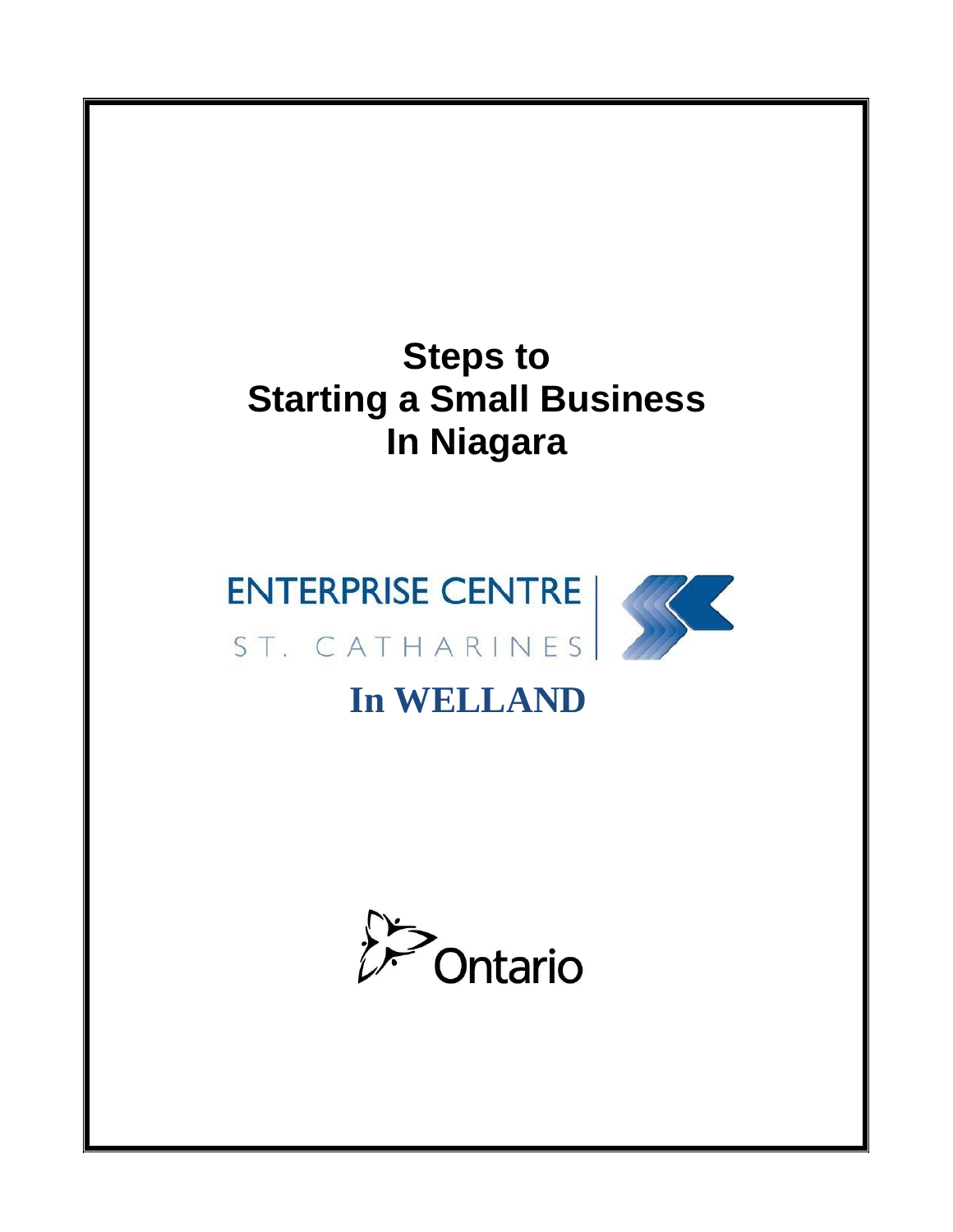

#### **In WELLAND**

Job Gym 225 East Main Street Welland, ON L3B 3W7 Phone: 905-732-7655 E-mail: [admin@jhs-niagara.com](mailto:admin@jhs-niagara.com) Every First and Third Tuesday of the month

# **STEPS TO STARTING A BUSINESS**

~A Guide to Business Regulations and Licenses~

#### **1. VISIT THE ST CATHARINES ENTERPRISE CENTRE @ THE JOB GYM**

(All services are free and confidential with the exception of some business seminars & events)

Resources Available: Business Consultations (by appointment) Market Research Assistance Business Plan Review Reference Library & Databases Business Seminars & Events Public Access Computer Workstation

# **2. PREPARE THE BUSINESS PLAN**

This plan is especially required when applying to any financial institution for assistance. Prepare your business plan in the start-up stage of your small business, then consult and revise it on an ongoing basis.

Why write a Business Plan?

o

- $\circ$  To precisely define your business and give you a better understanding of the industry
- $\circ$  To show potential strengths, weaknesses and opportunities of your business
- o To identify your goals and give you focus
- o To allows you to measure your success
- o To serve as your company's resume
- o To help obtain financing or attract investors

#### **The bottom line - the purpose of a business plan is to improve the success rate of any venture.**

Check out our *How to Write a Business Plan* seminar for more information. Sample business plans are also available. You can also make an appointment to have your plan reviewed, or send it by e-mail for review and comments.

# **3. ATTEND OUR BUSINESS ASSISTANCE SEMINARS AND EVENTS**

Check out our current seminar schedule for more details on-line at: http://www.jobgym.com/cgi-bin/calendar.pl?calendar=welland

- Most seminars are free and **REGISTRATION IS A MUST**
- Call 905-732-7655 or email [admin@jhs-niagara.ca](mailto:admin@jhs-niagara.ca)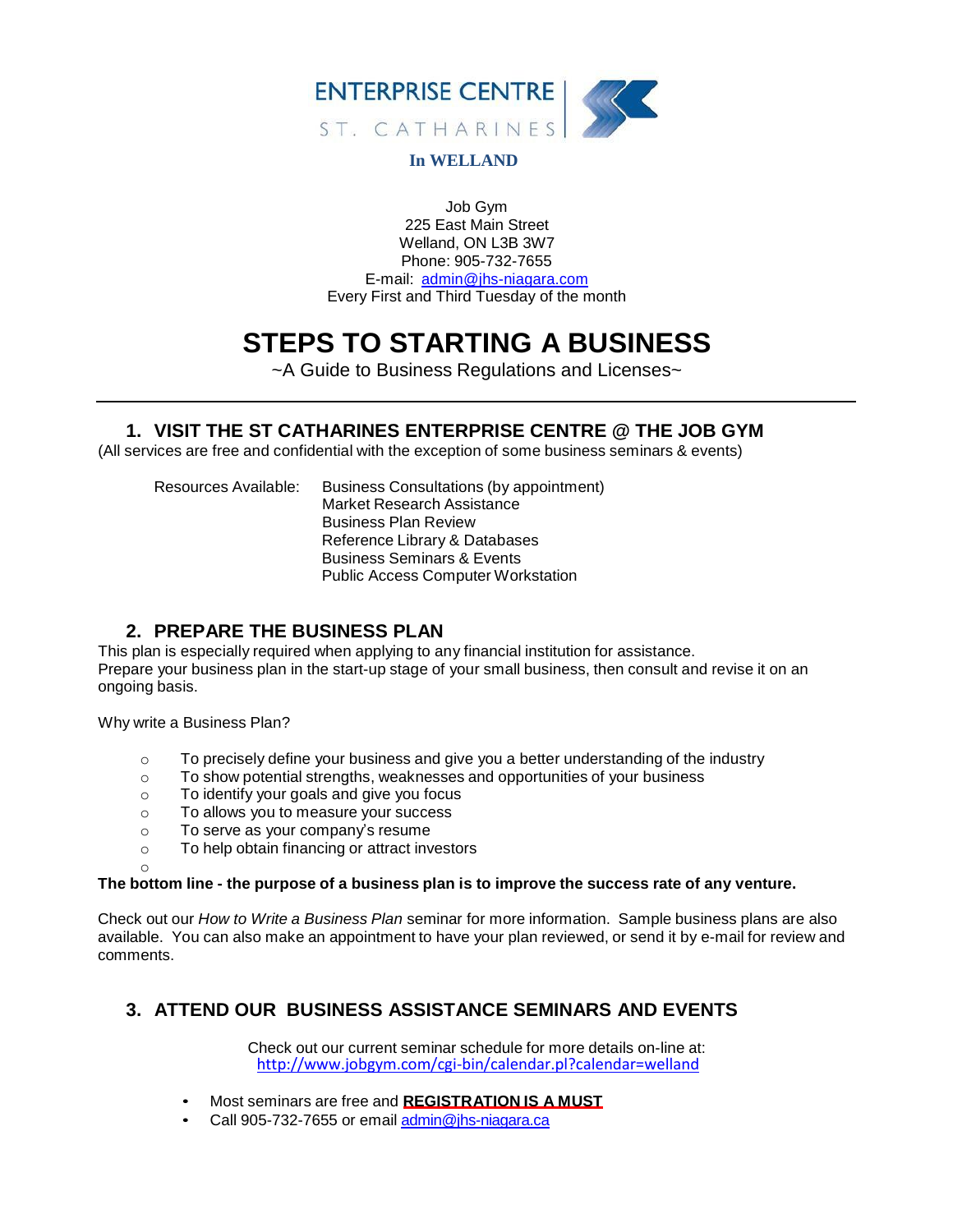# **4. CHECK MUNICIPAL REGULATIONS**

Municipalities across the Niagara Region will have specific regulations regarding business operation within their municipality. Ensure that you check with the various departments listed below for any regulations affecting your business.

*A LISTING OF MUNICIPAL OFFICES WITHIN THE NIAGARA REGION IS PROVIDED ON THE BACK OF THIS GUIDE.*

# **a) LICENSING**

Municipalities across the Niagara Region will license certain types of businesses. Check with the local City Hall to determine if Municipal Licensing is required.

> In Welland, please contact: **Parking/By-laws Department** City Hall Phone: 905-735-1700 ext. 2113 [www.welland.ca](http://www.welland.ca/)

# **b) ZONING**

To ensure that the building, land or establishment where you will be operating your business is appropriately zoned, contact your municipality's Zoning Administrator. If you run a home-based business, there is likely a Home Occupation By-Law which you must adhere to.

> In Welland, please contact: **Integrated Services Planning Division** City Hall Phone 905-735-1700 ext. 2251 or 2257 [www.welland.ca](http://www.welland.ca/)

# **c) BUILDING DIVISION**

Should you be installing or erecting a sign for your business, or making renovations to your business premise, check with your City Hall's Building Department for any required building permits.

> In Welland, please contact: **Integrated Services Building Division** City Hall Phone 905-735-1700 ext. 2251 or 2257 [www.welland.ca](http://www.welland.ca/)

#### **d) FIRE DEPARTMENT**

As part of the building, zoning and licensing requirements, you may require inspection from the Fire Department. Regulations can include, but are not limited to:

- fire extinguishers
- exit signs
- emergency lighting
- commercial cooking equipment

The easiest way to ensure that your business or property is in compliance with the Fire Code is to arrange an onsite inspection prior to opening for business.

> In Welland, please contact: **Fire Department** 636 King Street Phone: 905-735-9922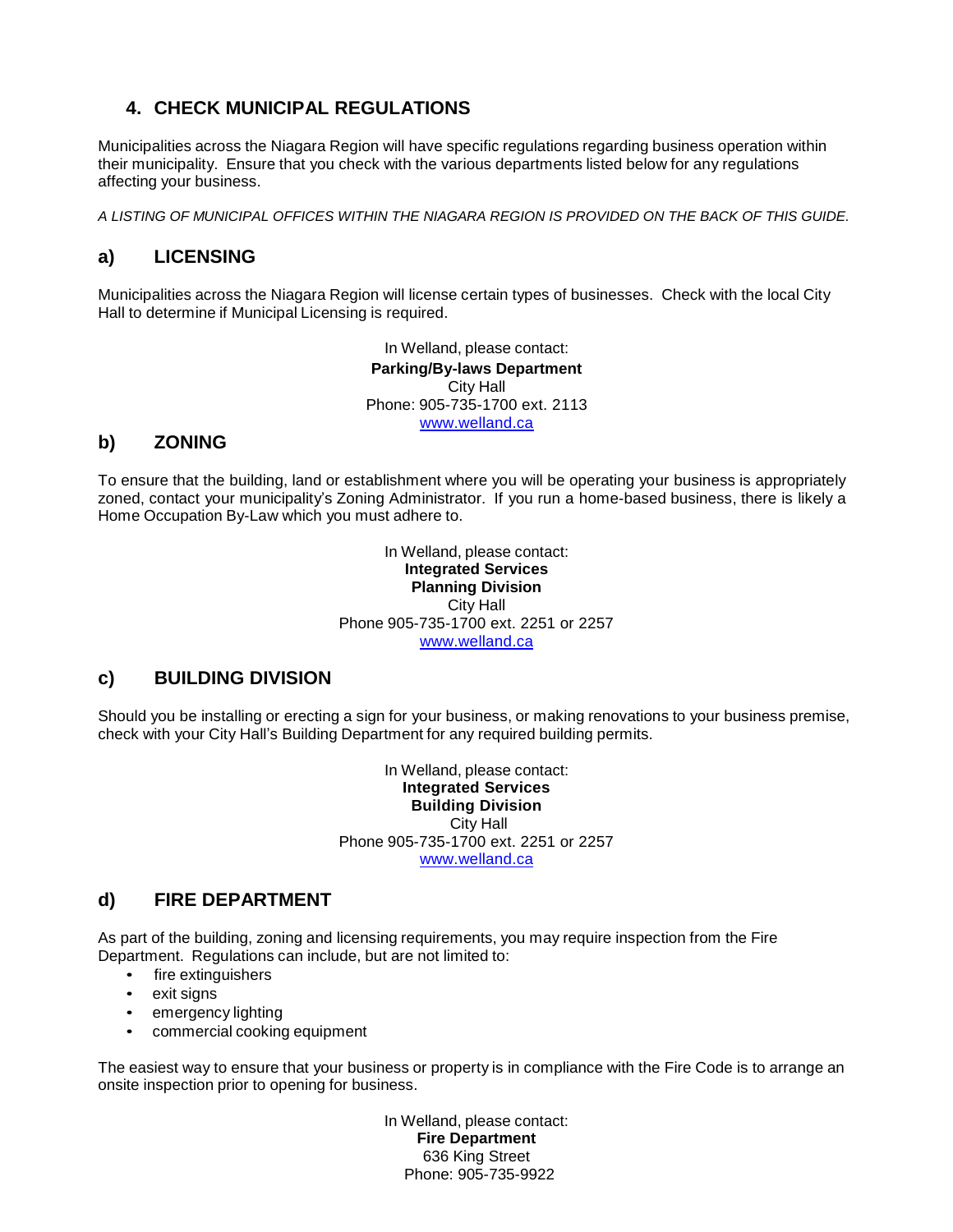# **5. CHECK REGIONAL and PROVINCIAL REGULATIONS**

#### **a) NIAGARA REGIONAL POLICE SERVICE**

Certain types of businesses must register with the Niagara Regional Police Service (partial listing below).

- o Adult Entertainment
- o Salvage Yards
- o Scrap Metal Dealers
- o Auto Wrecking Yards
- o Second Hand Stores
- o Second Hand Goods Dealers
- o Vehicles for Hire (eg: Taxicabs, Tow Trucks, Limousines, Sightseeing Shuttles, Bike Rentals)

For a complete list and/or more information, contact:

**Niagara Regional Police Licensing Department**

(905) 688-4111 ext. 5070

or visit:

http://www.niagarapolice.ca/en/whatwedo/licencingforms.asp

# **b) PUBLIC HEALTH DEPARTMENT**

The Niagara Regional Public Health Department will want to inspect equipment and premises of certain businesses (partial listing below).

- o Food Service (ie: restaurants, french fry trucks, etc.)
- o Hairdressing Salons
- o Tanning Salons
- o Tattoo/Body Piercing
- o Convenience Stores

For a complete list and/or more information, contact:

**Niagara Regional Public Health Department**

(905) 688-3762

or visit: <http://www.niagararegion.ca/health/default.aspx>

# **c) PROVINCIAL LICENCES**

Certain Businesses may require special Provincial Licenses. A partial listing is provided below.

| Day Care Services -                                            | Ministry of Children and Youth Services - Hamilton Niagara Region<br>1-800-561-0568, www.children.gov.on.ca                                      |  |  |  |
|----------------------------------------------------------------|--------------------------------------------------------------------------------------------------------------------------------------------------|--|--|--|
| Liquor Licenses -                                              | Alcohol and Gaming Commission of Ontario<br>1-800-522-2876, www.agco.on.ca                                                                       |  |  |  |
| Travel Agents -                                                | Travel Industry Council of Ontario (TICO)<br>1-888-451-8426, www.tico.on.ca                                                                      |  |  |  |
| Video/DVD Rental -                                             | Ministry of Government Services (MGS), Theatres Branch<br>1-800-268-6024<br>http://www.sse.gov.on.ca/mcs/en/Pages/Business Licences Theatre.aspx |  |  |  |
| Music License -                                                | Performances of music in public require a licence from SOCAN<br>1-866-307-6226, http://www.socan.ca/licensees/apply                              |  |  |  |
| Motor Vehicle Dealers - Ontario Motor Vehicle Industry Council |                                                                                                                                                  |  |  |  |

Motor Vehicle Dealers – Ontario Motor Vehicle Industry Council 1-800-943-6002 http://www.omvic.on.ca/portal/DealersSalespersons/RegistrationServices/FeesClasses.aspx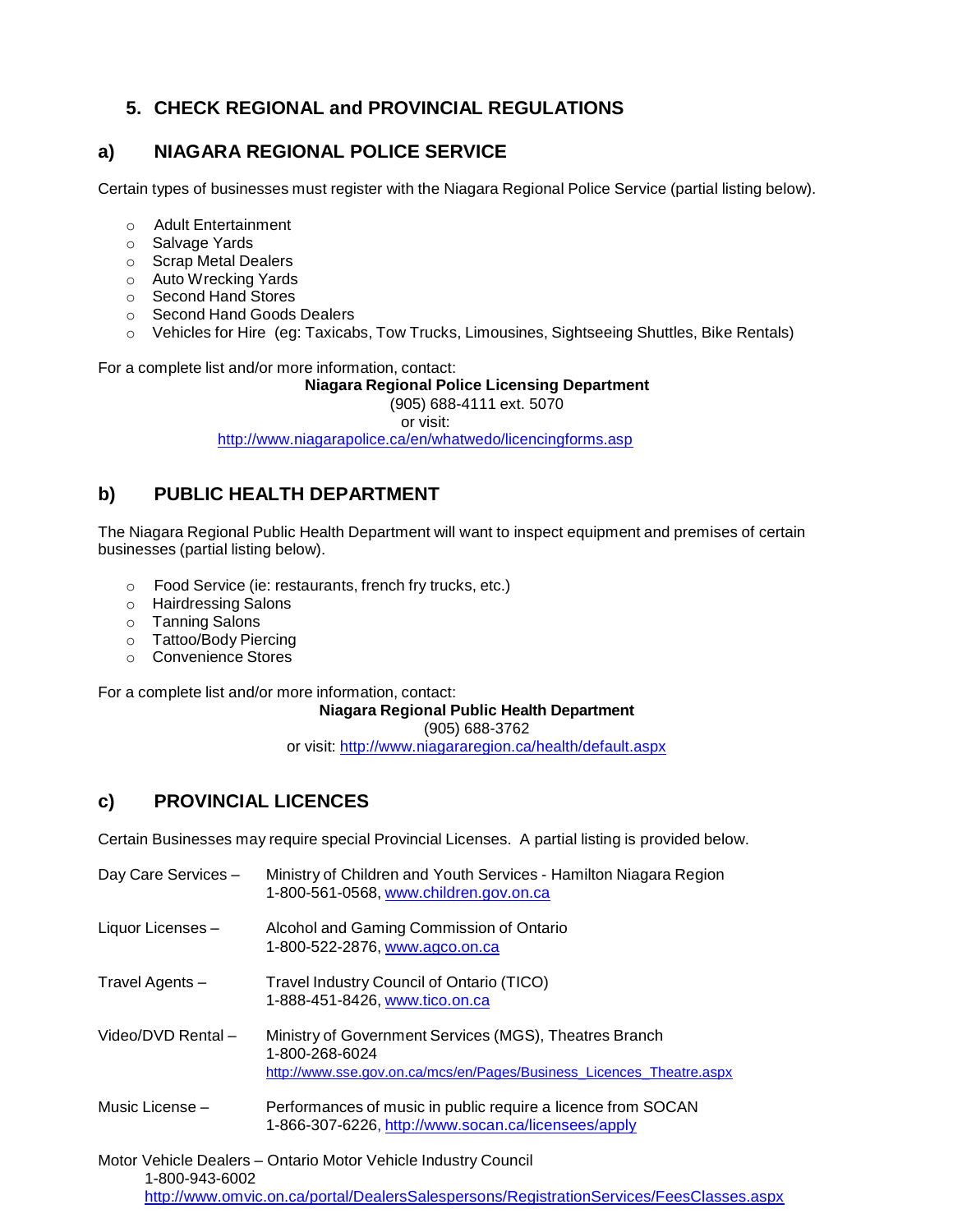# **6. DECIDE ON THE FORM OF BUSINESS**

There are 3 main forms of Business Organization including:

**SOLE PROPRIETORSHIP** - refers to an unincorporated business with one (sole) owner.

- o The owner must be an individual. It is not a corporation.
- o This is the easiest form of business to set up.

**GENERAL PARTNERSHIP** - refers to an unincorporated business with 2 or more owners.

 $\circ$  The general partnership may consist of individuals, corporations, or other unincorporated businesses. This is not the same as a limited partnership.

**CORPORATION** - an entity with rights and responsibilities as a *distinct person* under the law.

- $\circ$  A corporation is owned by the shareholders and managed by directors chosen by the shareholders.
- $\circ$  The owners of a corporation are not personally responsible for the debts of the corporation.
- o The corporation is responsible for its debts.
- The purpose of a business corporation is to make a profit for its owners.
- $\circ$  A business corporation is distinguished by the following legal elements within the corporate name: "Limited", "Incorporated" or "Corporation" or corresponding abbreviations "Ltd.", "Inc." or "Corp."
- $\circ$  A corporation may operate under a name other than its legal corporate name by filing a Registration Form 2 under the Business Names Act. The operating name can not have the legal elements of "Limited", "Incorporated", "Corporation", "Ltd.", "Inc." or "Corp." within the name.

# **7. REGISTER YOUR BUSINESS NAME**

Refer to handout: *Registering Your Business Name: What to Know Before Registering*

- $\circ$  Registration of your business name (Master Business Licence) is mandatory under the Business Names Act if you operate a business under a name other than your own.\*
- o This registration is also required to open a business bank account.
- o Registration costs \$60.00 and is valid for 5 years.
- o Name Search is optional and costs \$8.00 per name searched.
- o Registering your business name does NOT give you exclusive use of the name.

| Online:    | http://www.ontario.ca/en/services for business/STEL02 039990.html<br>(Fees must be paid by credit card) |
|------------|---------------------------------------------------------------------------------------------------------|
| In Person: | Ontario Information Centre-MTO Building<br>301 St. Paul St., first floor<br>St. Catharines, On          |

Phone: 905.704.2111 \*If you choose to use your legal name (for example: John Smith) with no additional words as your business name, a business name registration is not required.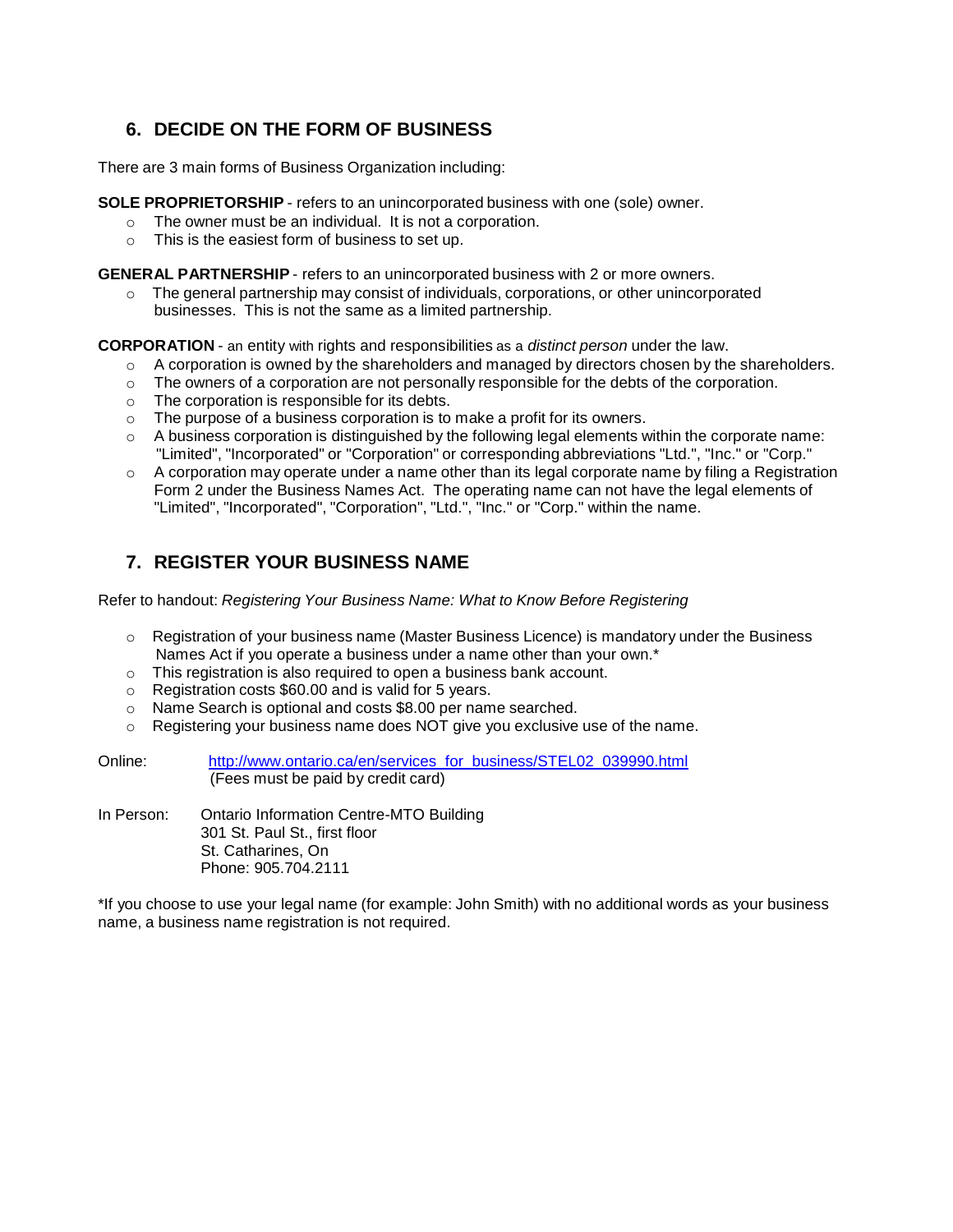#### **8. PROVINCIAL AND FEDERAL TAXES**

#### **a) HARMONIZED SALES TAX (HST)**

#### **NOTE: HST (13%) replaces GST (5%) and PST (8%) as of July 1, 2010 and generally follows the rules of GST.**

You must register for HST if your gross annual sales are more than \$30,000. You can register voluntarily if your taxable sales are less than \$30,000, but once registered you must begin collecting and remitting the HST. There is **no charge** for this Business Number (BN).

Contact the Canada Revenue Agency for more information about claiming your input tax credits.

**Canada Revenue Agency** 32 Church Street, St Catharines 1-800-959-5525 Or visit: [www.cra.gc.ca](http://www.cra.gc.ca/) or [www.businessregistration.gc.ca](http://www.businessregistration.gc.ca/)

#### **b) EMPLOYER HEALTH TAX (EHT)**

If your business has a cumulative annual payroll in excess of \$400,000 or are considered an associated employer, you are required to register and remit Employer Health Tax. Contact the Ministry of Finance for more information.

#### **Ministry of Finance – Tax Revenue Division**

1-866-668-8297 http://www.fin.gov.on.ca/en/tax/eht/index.html

#### **d) CORPORATE INCOME TAX**

If you have incorporated your business you will have to remit income tax to the federal government. In most cases, new corporations will receive a Business Number from Revenue Canada within 45 days of incorporating. For more information contact:

> **Canada Revenue Agency** 32 Church Street, St Catharines 1-800-959-5525 Or visit: [www.cra.gc.ca](http://www.cra.gc.ca/) or [www.businessregistration.gc.ca](http://www.businessregistration.gc.ca/)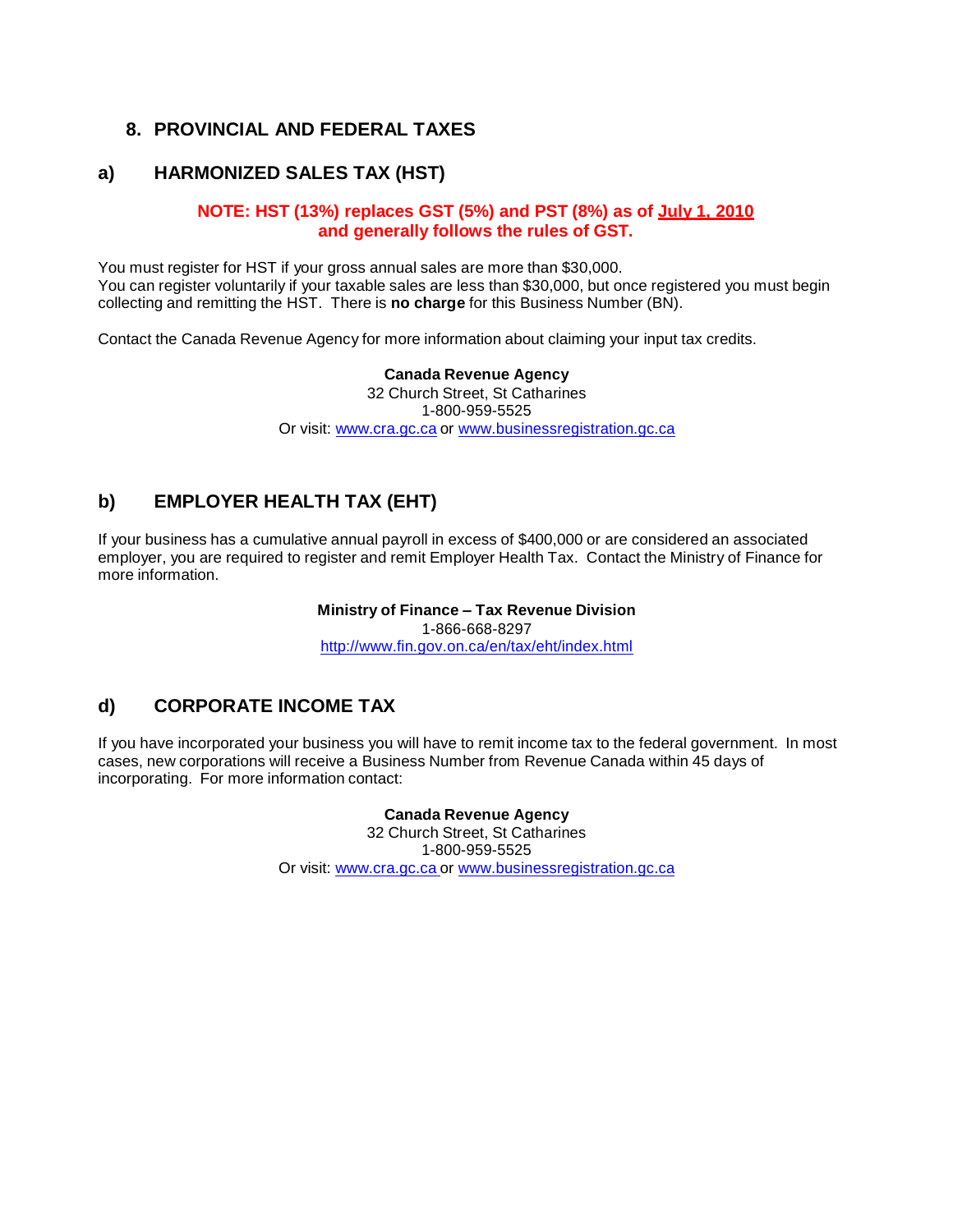#### **9. INSURANCE**

Insurance needs for businesses vary greatly. The following list is included to remind you not to overlook the complex areas of business insurance.

It is best to choose an insurance agent or broker familiar with your size of business and, in particular, an agent familiar with your type of operation.

Basic insurance:

- o fire insurance (extended coverage on buildings and contents);
- o liability insurance (depending on the type of business);
- o burglary protection (theft coverage); and
- o dishonesty insurance (covers thefts by employees).

#### **10. IMPORTING/EXPORTING**

- $\circ$  If you import goods into Canada or export goods to other countries, you should register.
- $\circ$  Your import/export account number is used to process customs documents.
- $\circ$  To avoid delays in releasing your goods at the border, open your account before you import or export goods.

#### **Canada Revenue Agency**

32 Church Street, St Catharines 1-800-959-5525

Or visit: [www.cra.gc.ca](http://www.cra.gc.ca/) or [www.businessregistration.gc.ca](http://www.businessregistration.gc.ca/)

**Canada Border Services Agency** 1-800-461-9999 [www.cbsa-asfc.gc.ca](http://www.cbsa-asfc.gc.ca/)

# **11. INTELLECTUAL PROPERTY**

There are 5 types of intellectual property including:

- o **Trade-marks** are used to distinguish the goods or services of one person or company from those of another. Slogans, names of products, distinctive packages or unique product shapes are all examples of features that are eligible for registration as trade-marks.
- o **Patents** cover new inventions (process, machine, manufacture, composition of matter), or any new and useful improvement of an existing invention;
- o **Copyrights** provide protection for literary, artistic, dramatic or musical works (including computer progams), and three other subject-matter known as: performance, sound recording and communication signal;
- o **Industrial designs** are the visual features of shape, configuration, pattern or ornament (or any combination of these features), applied to a finished article of manufacture;
- o **Integrated circuit topographies** refer to the three-dimensional configuration of the electronic circuits embodied in integrated circuit products or layout designs.

**Canadian Intellectual Property Office (CIPO)** 

General inquiries: 1-866-997-1936

[www.cipo.gc.ca](http://www.cipo.gc.ca/)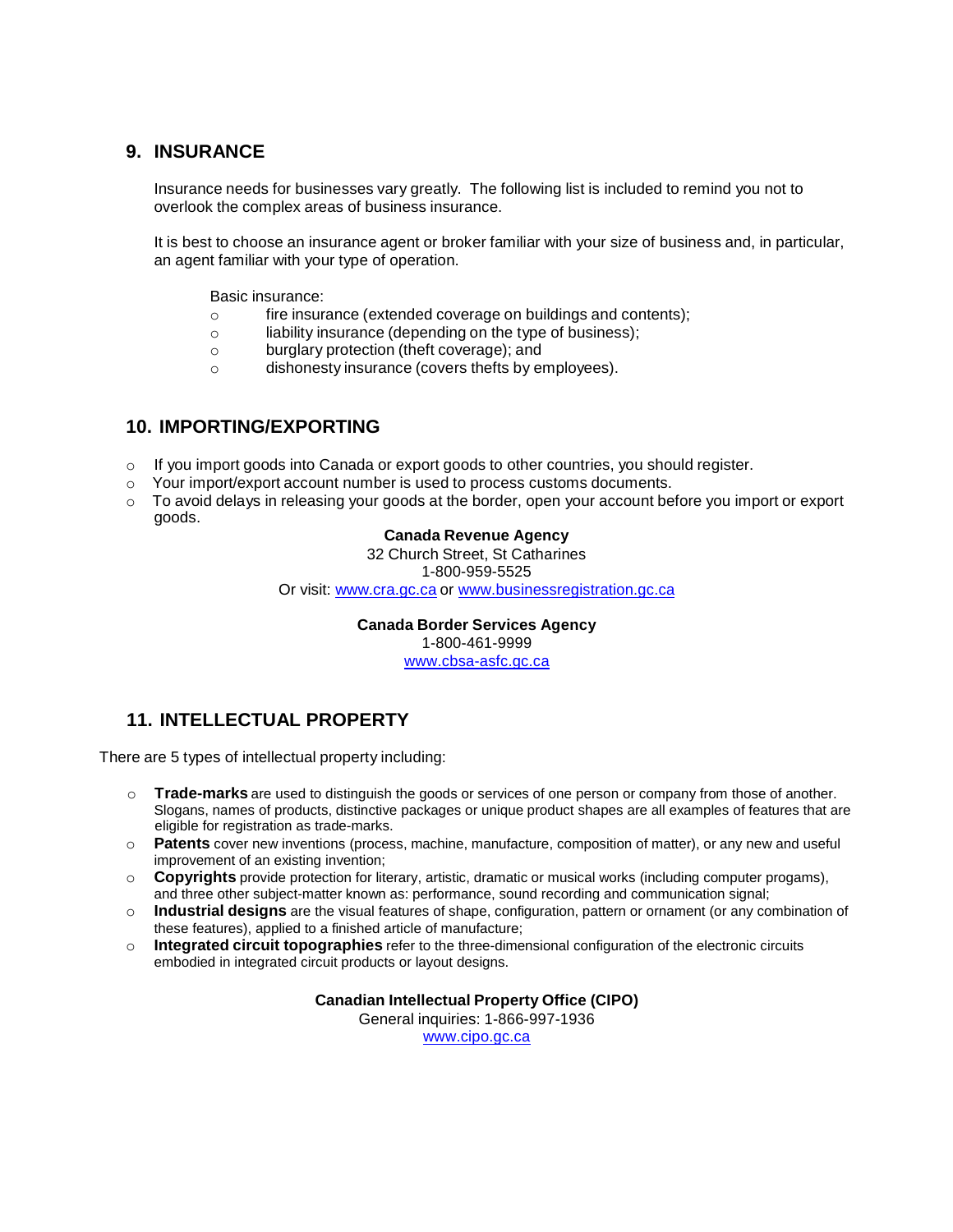# **12. EMPLOYEE REGULATIONS**

#### **a) EMPLOYER NUMBER**

You will need a federal Employer Number if hiring employees. All businesses are required to make payroll deductions from their employees for: Canada Pension Plan (CPP), Employment Insurance (EI) and Income Tax. For more information contact:

**Canada Revenue Agency**

32 Church Street, St Catharines 1-800-959-5525 Or visit: [www.cra.gc.ca](http://www.cra.gc.ca/) or [www.businessregistration.gc.ca](http://www.businessregistration.gc.ca/)

# **b) WORKPLACE SAFETY AND INSURANCE BOARD**

- o Most businesses in Ontario that employ workers (including family and sub-contractors) must register and make remittance to the Workplace Safety and Insurance Board (WSIB). It's the law.
- $\circ$  You will need to contact WSIB within 10 days of hiring your first full or part-time worker.
- o Employers who do not register are subject to prosecution and penalties.
- $\circ$  Owners, partners and executive officers are not automatically covered under the WSIB insurance plan, but you can apply for optional insurance.
- $\circ$  The 2008 average premium rate for most employers is \$2.26 for every \$100 of insurable earnings.

#### **Workplace Safety and Insurance Board**

905-687-8622 or 1-800-263-2484 [www.wsib.on.ca](http://www.wsib.on.ca/)

#### **c) EMPLOYMENT STANDARDS**

- $\circ$  The Employment Standards Act (ESA) provides for minimum terms and conditions of employment in most industries.
- o The poster (now available in 20 languages), "What You Should Know About the Ontario Employment Standards Act", outlines employees' rights and employers' responsibilities at work and must be posted in most workplaces.

**Ministry of Labour** 905-704-3994 or 1-800-809-4731 <http://www.labour.gov.on.ca/english/es/index.php>